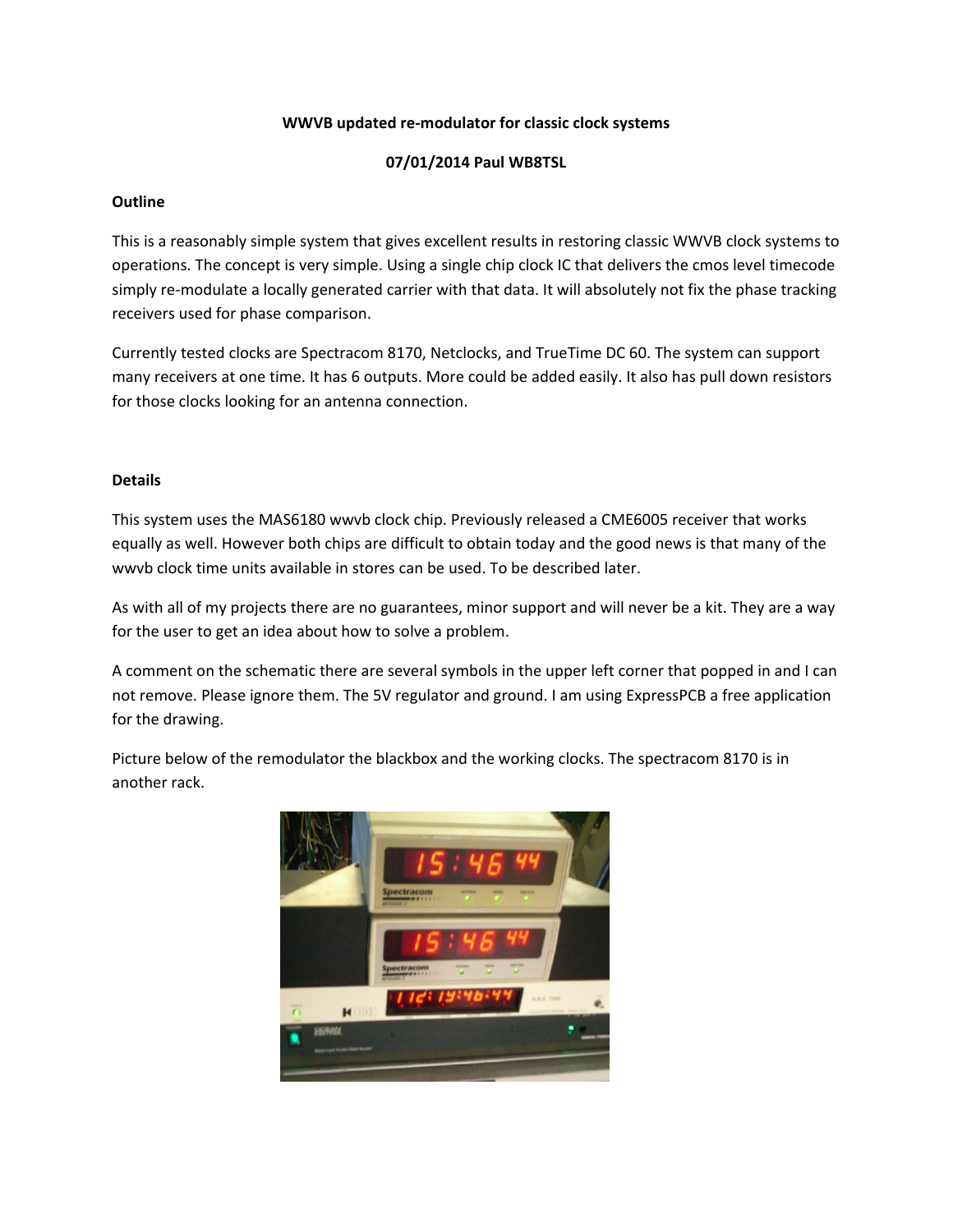#### **Schematic**



# **Description**

Starting on the left side is the receiver input IC typically these use a loopstick. However in my system I use a 10' X 10' square shielded loop antenna with active preamp. Therefore the 12 volt regulator feeds that antenna with about 10 ma of current. This antenna makes a massive difference on the east coast of the US and also reduces interference from Rugby England also on 60 KHz. It couples to an isolation transformer and into the MAS6180 IC. This IC uses 3.3V as the supply. Its output is a cmos 0-3.3V signal.

This feeds a 74HC14 inverter to be converted to a 5V cmos signal for the remodulator. As much as I would have liked an all 3.3V system the cmos logic needed 5V for the first stage at 15.360 MHz from the clock oscillator.

The remodulator consists of the 74HC08 and two sections for selecting full carrier or a carrier 14 DB lower. This could have been created a number of different ways with selector logic. But this works very well. The 51K and 270K resistor work with the 47 ohm resistor to act as an attenuator of the overall signal. Its about 1-3mv at the summing point. I added additional attenuation and signal splitting to get down into the 300uv range. Literally the 3mv overloaded the receivers. This divider also consists of a